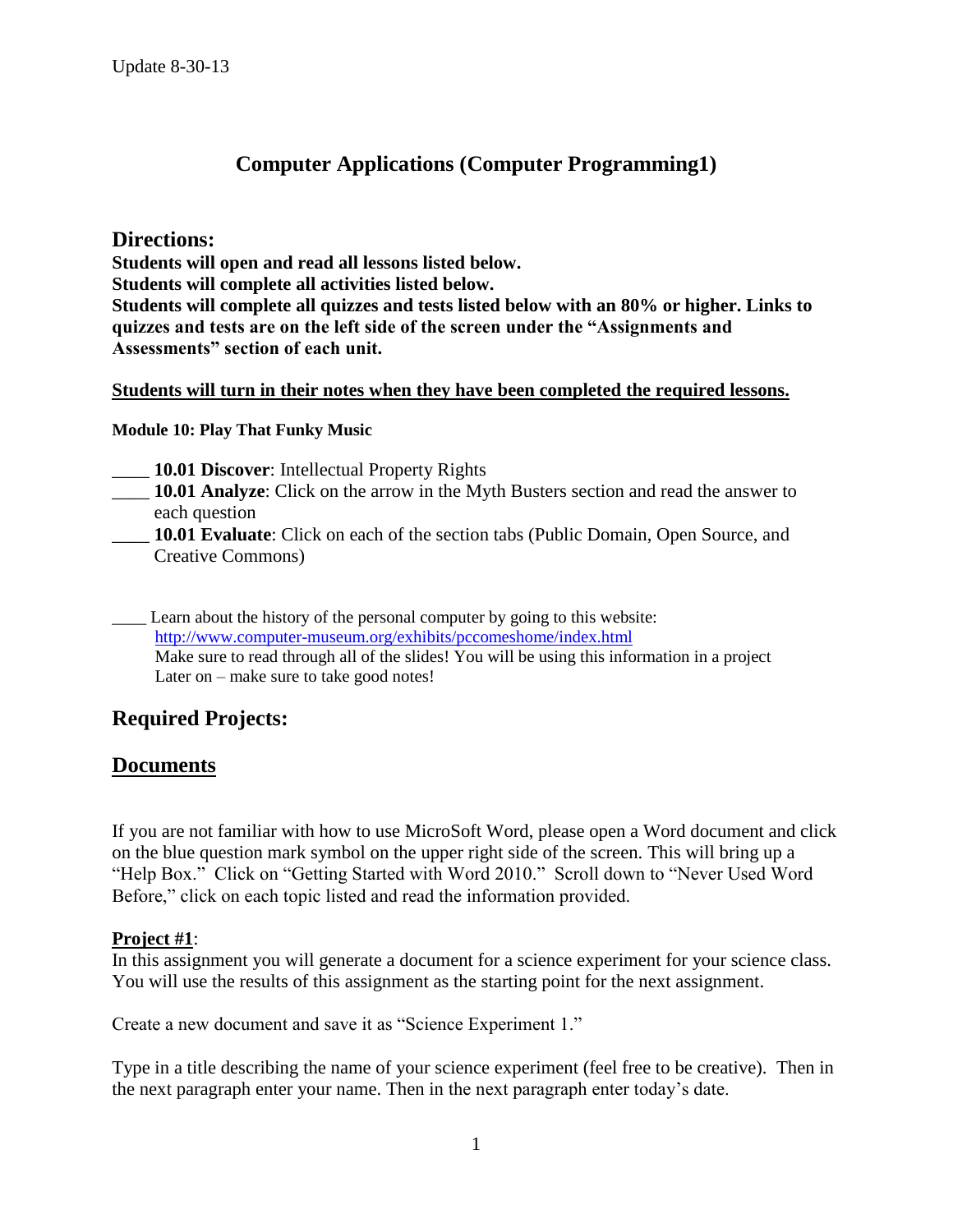Then type in a paragraph of text describing the objective of your experiment. Feel free to be creative; after all, this is your chance to make up a fully fictional science experiment! Your paragraph should have at least five lines of text and feel free to experiment with word wrap. Save your project. Submit it to your teacher for grading.

### **Project #2**:

In this assignment you will add some formatting to the science experiment you've started. You will use the results of this assignment as the starting point for the next assignment.

Open "Science Experiment 1" and save it as a new file "Science Experiment 2."

Do the following format changes:

- The title of your report should be in a larger and different font
- Your name should be in Bold
- The date should be in a different color than the rest of the document and in italics.
- In the objective you should underline two key points of your objective.

Save your project. Submit it to your teacher for grading.

#### **Project #3**:

In this assignment you will continue to add formatting to the science experiment you've been working on in this unit. You will use the results of this assignment as the starting point for the next assignment.

Open "Science Experiment 2" and save it as a new file "Science Experiment 3."

Do the following:

- The title, name and date of your report should all be centered.
- Add a procedure, which is a numbered list of steps. You should have at least six steps in this procedure.
- The objective of your report should be double spaced.

Save your project. Submit it to your teacher for grading.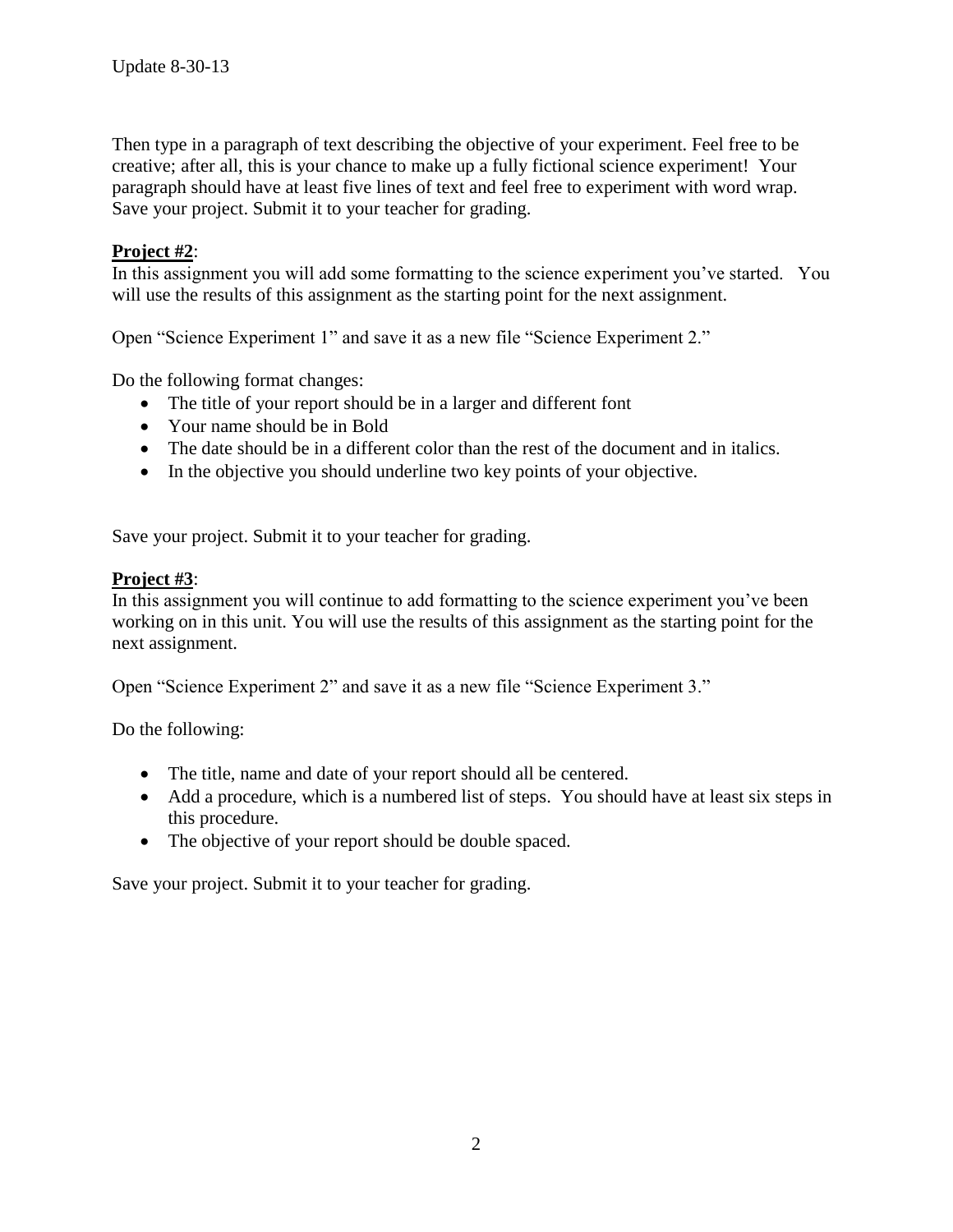### **Project #4**:

In this assignment you will complete your document on your science experiment.

Open "Science Experiment 3" and save it as a new file "Science Experiment 4."

Do the following:

- Find a photograph or a clip art that fits the theme of your science experiment and add it into your document. Ensure that it is a reasonable size and well placed. (Note: if you take this image off of a web site, be sure to cite your reference in text below the picture!)
- Add page numbering to your document, feel free to experiment with the formats
- Spell check your document

Save your project. Submit it to your teacher for grading.

## **Spreadsheets**

If you are not familiar with how to use MicroSoft Excel, please open an Excel document and click on the blue question mark symbol on the upper right side of the screen. This will bring up a "Help Box." Click on "Getting Started with Excel 2010." Scroll down to "Never Used Excel Before," click on each topic listed and read the information provided.

#### **Project #1**:

In this assignment, you will be building a budget spreadsheet.

Create a new spreadsheet and save it as "Weekly Budget 1."

Use this data to create your spreadsheet:

| <b>Weekly Budget</b>        |        |
|-----------------------------|--------|
|                             |        |
| My Expense Item             | Amount |
|                             |        |
| Groceries                   | 50     |
| <b>Parking Meter</b>        | 4.5    |
| Gas                         | 20     |
| Coffee Stops in the Morning |        |

You've decided to combine the weekly budgets of your family into a single spreadsheet. This requires that you add new columns to your spreadsheet.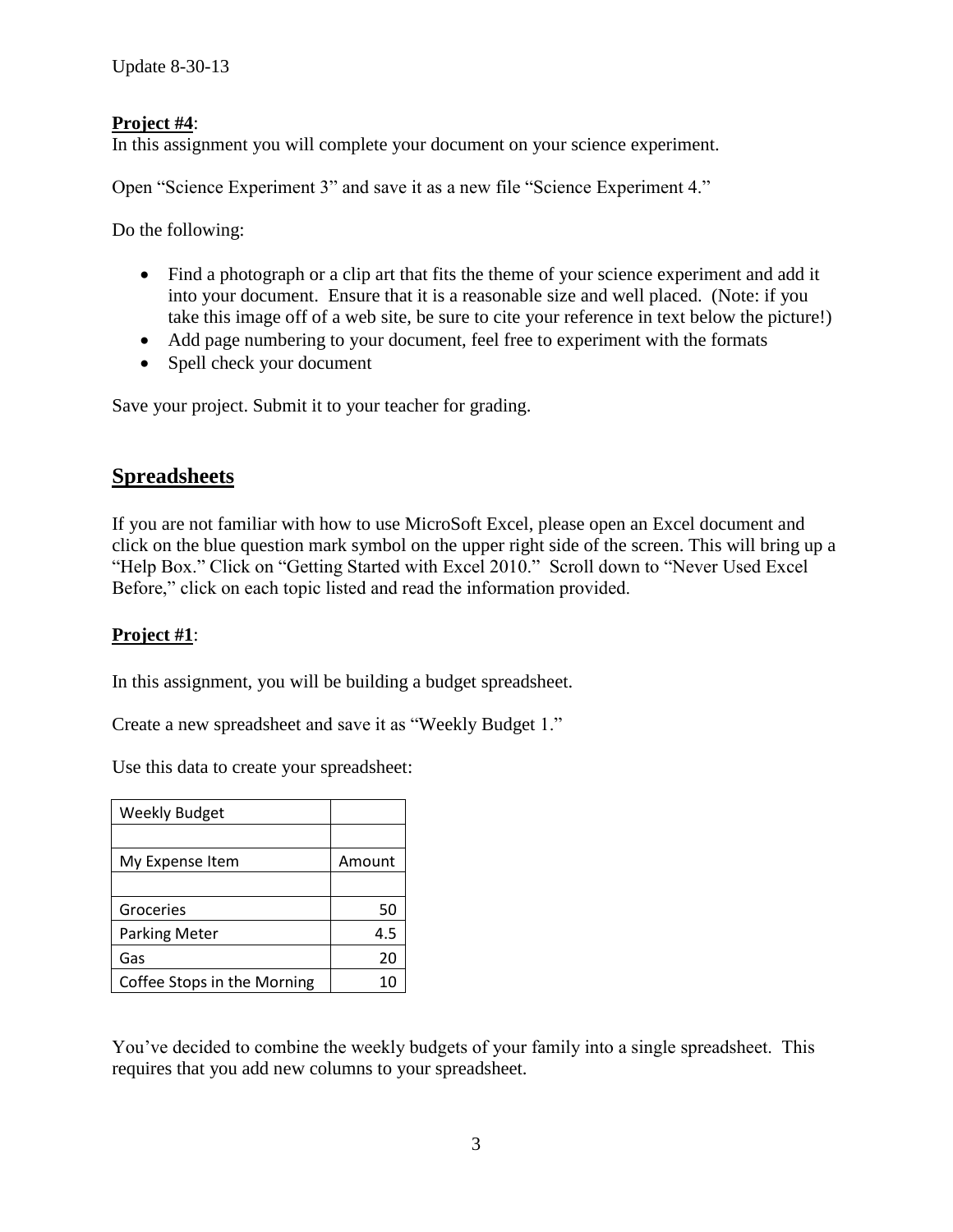First you need to rename the column "Amount" with the name of one family member. Then you need to add a column for each other family member. You need to add at least 3 names in addition to you! You can modify an existing cell by simply going to that cell and typing the new value.

Then add budget items and values and feel free to be creative. Every budget item should have a value for at least one family. Some budget items should have values for multiple family members.

Save your project. Submit it to your teacher for grading.

## **Project #2**:

In this assignment you will add various formats to the spreadsheet you created for the previous project. Feel free to experiment with different methods of selecting cells and different formats.

2. At least two rows below your last expense item, add a row that says "Last Updated" in Column A and today's date in Column B of that row. For example, if you have expense items in rows 4 through 18 then put "Last Updated" in A20 and today's date in B20. These two cells should have a larger font and be distinguishable from the rest of the spreadsheet.

Instructions:

- 1. The budget should have a full set of gridlines for every cell.
- 2. The project should have a thicker gridline around the perimeter of the chart.
- 3. The header line should have a color shading (light color of your choice)
- 4. The highest values for each family member should be BOLD with a red color.
- 5. Today's date is on the spreadsheet with an acceptable date format.
- 6. The Last Updated row is in a larger font

Save your project. Submit it to your teacher for grading.

**Project #3**: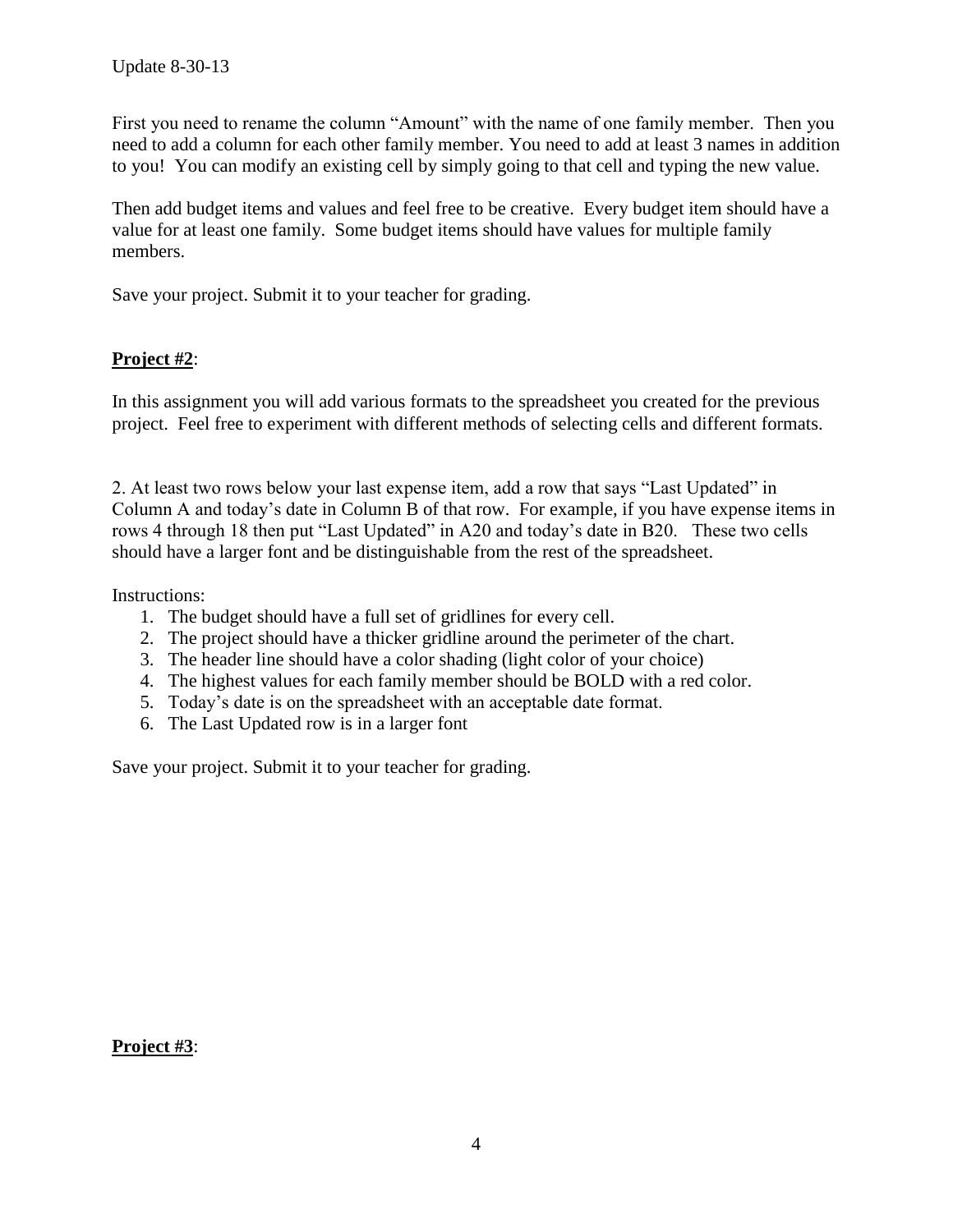In Project 1 you created a weekly budget for one person and in Project 2 you added various formats to the spreadsheet. In this third project you will now add some analysis to your budget.

Instructions:

- 1. For each family member in your budget, calculate the Total expenses.
- 2. For each family member in your budget, calculate the number of expenses (you will use the =COUNT function for this).
- 3. For each expense, calculate the Total expense
- 4. For each expense, calculate the number of family members that have this expense.
- 5. Calculate the total Expense

Follow the general layout as described in the pictures so that your overall presentation is easy to follow. You can format counts in one color and sums in another color if it helps.

|                        | <b>Family Headers</b> | Sum<br>Header                    | Count<br>Header             |
|------------------------|-----------------------|----------------------------------|-----------------------------|
| Item<br><b>Headers</b> | Values                | Sum<br>0f<br>each<br><b>Item</b> | Count<br>Οf<br>each<br>Item |

| Sum<br>Header   | <b>Sum per Family</b>   |
|-----------------|-------------------------|
| Count<br>Header | <b>Count per Family</b> |
|                 |                         |

Total Expense **Total Header** 

Save your project. Submit it to your teacher for grading.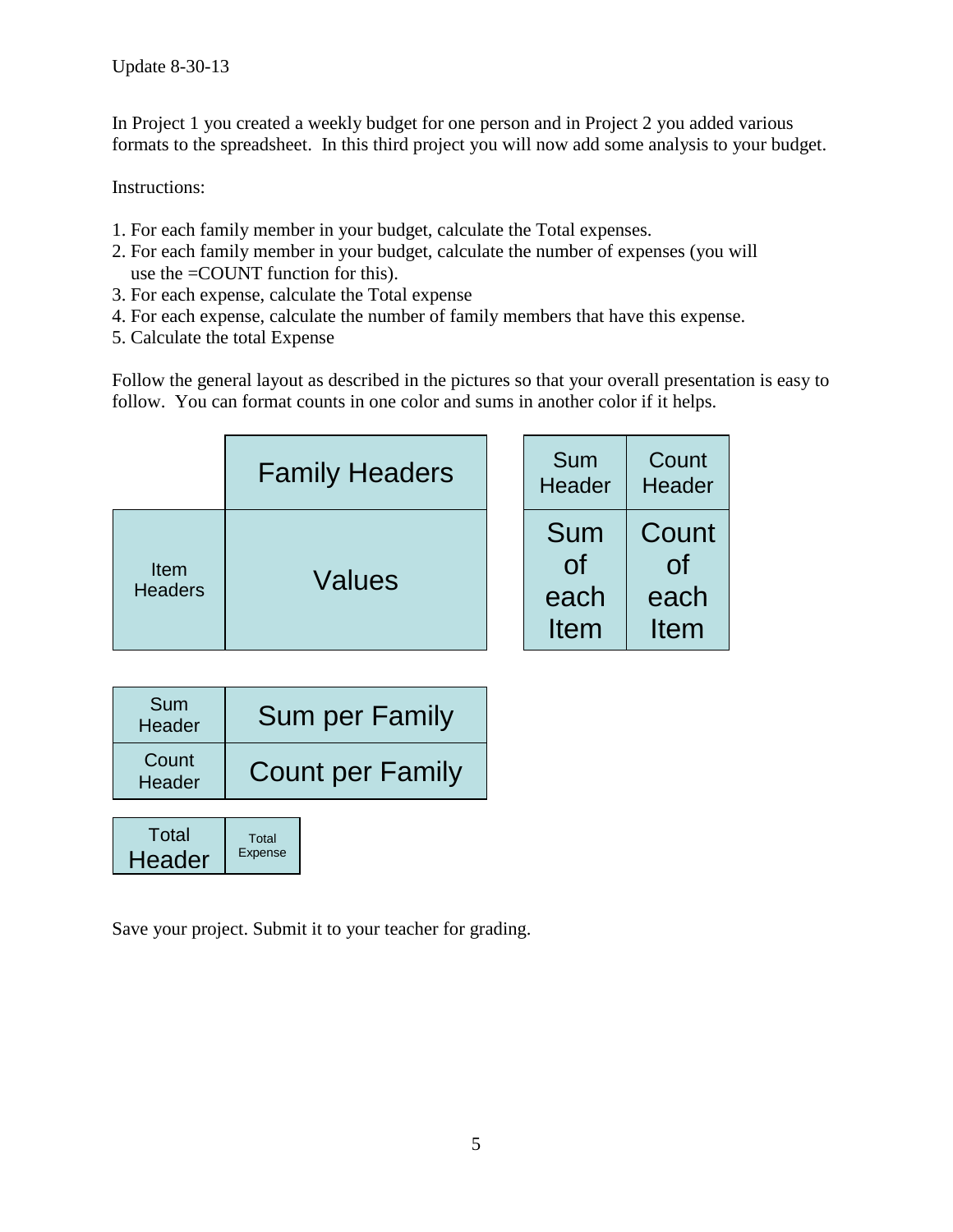# **Presentations**

If you are not familiar with how to use MicroSoft PowerPoint, please open a Power Point presentation and click on the blue question mark symbol on the upper right side of the screen. This will bring up a "Help Box." Click on "Getting Started with PowerPoint 2010." Scroll down to "Never Used PowerPoint Before," click on each topic listed and read the information provided.

## **Project #1:**

In this assignment you will generate a presentation based on the history of personal computers that you read about earlier. You will be using this assignment as the starting point for the next assignment.

Create a new presentation using Power Point and save it as "The History of Personal Computers 1."

Your presentation should have the following elements:

- Title slide with the name of your project and your name
- One slide describing the Objective of the presentation using bullet form
- One slide describing the timeline of personal computers using numbered bullet form
- A "Works Cited" page, also known as a "Bibliography."

Save your project. Submit it to your teacher for grading.

### **Project #2:**

In this assignment you will add a drawing to the presentation you created in the last project. You will use the results of this assignment as the starting point for this assignment.

Open "The History of Personal Computers 1." and save it as a new file named "The History of Personal Computers 2."

Insert a new slide after the timeline. Give this slide a meaningful title. The slide should contain a drawing that supplements the timeline. In other words, it could be a flowchart that describes several parts of the timeline